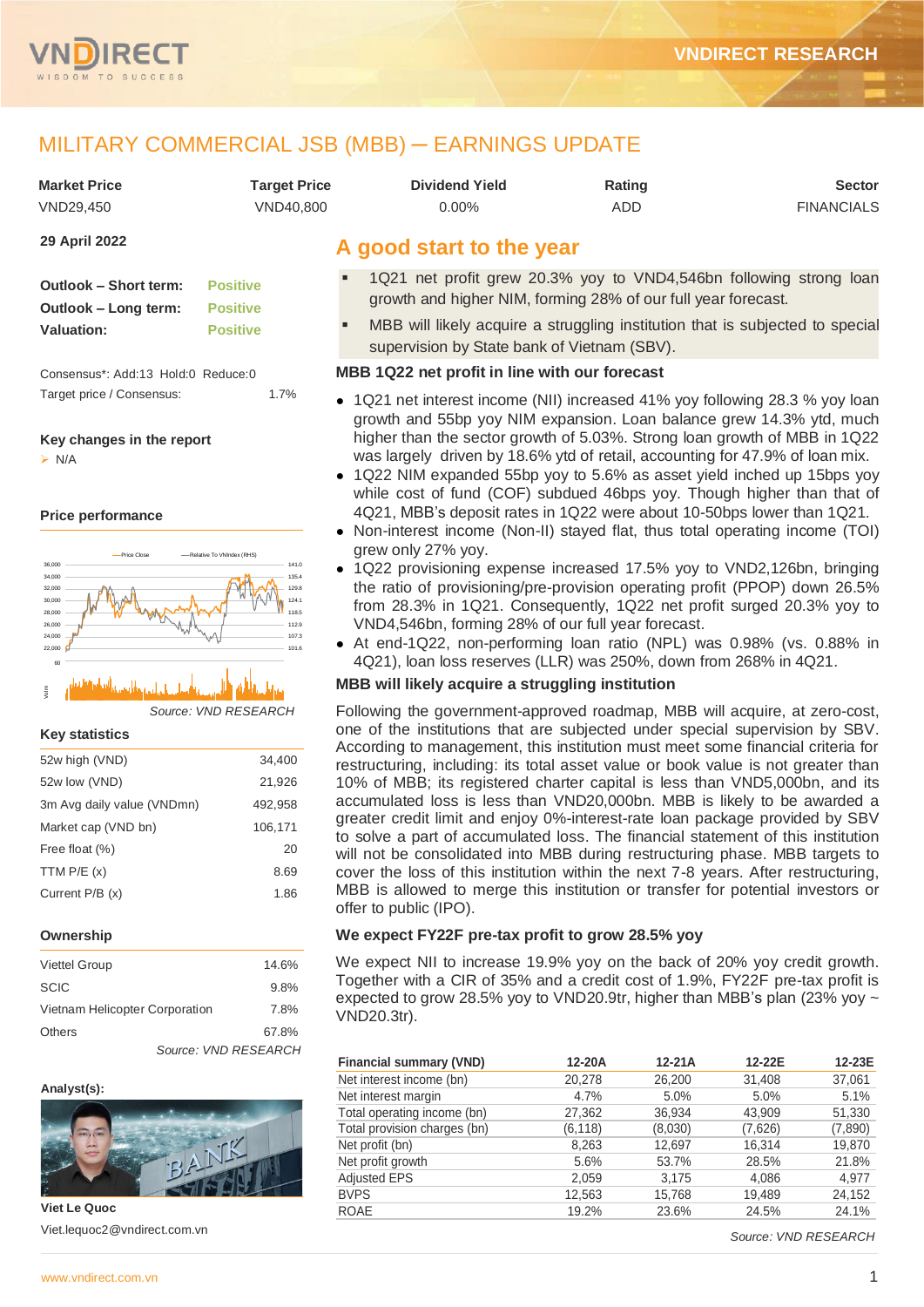# **A GOOD START TO THE YEAR**

## **Figure 1: 1Q22 results comparison (VNDbn, otherwise noted)**

| <b>Profit &amp; Loss statement</b> | <b>1Q22</b> | yoy%  | <b>VND FY22F forecasts</b> | % of VND forecasts Comments                |
|------------------------------------|-------------|-------|----------------------------|--------------------------------------------|
| Net interest income                | 8.385       | 40.9% | 31,408                     | 26.7% In line with our forecasts           |
| Non-interest income                | 3.248       | 0.2%  | 12.501                     | 26.0% In line with our forecasts           |
| Operating revenue                  | 11,633      | 26.5% | 43.909                     | 26.5%                                      |
| Operating expenses                 | (3,598)     | 28.3% | (15,368)                   | 23.4% In line with our forecasts           |
| Pre-provision profit               | 8.035       | 25.8% | 28.541                     | 28.2%                                      |
| Provision expenses                 | (2, 126)    | 17.5% | (7,626)                    | 27.9% In line with our forecasts           |
| Pre-tax profit                     | 5.910       | 29.0% | 20.915                     | 28.3%                                      |
| Net profit                         | 4,546       | 20.3% | 16,314                     | 27.9% In line with our forecasts           |
|                                    |             |       |                            | Source: VNDIRECT RESEARCH, COMPANY REPORTS |

## **Figure 2: MBB's key ratios by quarter**

| Key ratios                                         | 4Q19   | <b>1Q20</b> | <b>2Q20</b> | 3Q20   | 4Q20   | <b>1Q21</b> | <b>2Q21</b> | 3Q21   | 4Q21                                       | <b>1Q22</b> |
|----------------------------------------------------|--------|-------------|-------------|--------|--------|-------------|-------------|--------|--------------------------------------------|-------------|
| NII/Total Operating Income (TOI)                   | 73.0%  | 74.1%       | 70.3%       | 76.7%  | 75.1%  | 64.7%       | 73.5%       | 74.9%  | 70.9%                                      | 72.1%       |
| Non-II/TOI                                         | 27.0%  | 25.9%       | 29.7%       | 23.3%  | 24.9%  | 35.3%       | 26.5%       | 25.1%  | 29.1%                                      | 27.9%       |
| NIM (annualised)                                   | 5.1%   | 4.8%        | 4.7%        | 5.2%   | 5.3%   | 5.0%        | 5.4%        | 5.1%   | 5.2%                                       | 5.6%        |
| Loan-to-deposit ratio (Circular 36)                | 74.2%  | 74.1%       | 76.0%       | 78.8%  | 74.4%  | 78.1%       | 75.7%       | 72.1%  | 70.7%                                      | 75.4%       |
| <b>NPL</b>                                         | 1.2%   | 1.6%        | 1.4%        | 1.5%   | 1.1%   | 1.3%        | 0.8%        | 0.9%   | 0.9%                                       | 1.0%        |
| Loan-Loss-Reserves (LLR)                           | 110.5% | 97.6%       | 121.0%      | 118.9% | 134.1% | 127.4%      | 236.5%      | 232.8% | 268.0%                                     | 250.1%      |
| Credit cost (annualised)                           | 2.1%   | 3.4%        | 2.6%        | 2.2%   | 2.2%   | 2.3%        | 2.7%        | 2.5%   | 2.2%                                       | 2.2%        |
| CIR (cost-to-income)                               | 45.7%  | 32.3%       | 37.0%       | 42.1%  | 41.9%  | 30.5%       | 34.6%       | 34.8%  | 34.2%                                      | 30.9%       |
| Provision/Pre-provisioning operating profit (PPOP) | 33.4%  | 48.8%       | 29.4%       | 22.7%  | 43.0%  | 28.3%       | 41.6%       | 31.3%  | 30.2%                                      | 26.5%       |
| ROAA (trailing 12M)                                | 2.0%   | 1.9%        | 1.9%        | 2.0%   | 1.8%   | 2.3%        | 2.3%        | 2.3%   | 2.3%                                       | 2.4%        |
| ROAE (trailing 12M)                                | 22.1%  | 20.1%       | 20.7%       | 20.0%  | 19.2%  | 22.1%       | 21.4%       | 22.2%  | 24.0%                                      | 23.1%       |
|                                                    |        |             |             |        |        |             |             |        | Source: VNDIRECT RESEARCH, COMPANY REPORTS |             |

## **Figure 3: Vietnam's peer comparison (price as at 28/04/2022)**

|                              |               | Recomm<br><b>Ticker endation</b> | Closina<br>Price | Target<br>price | Mkt cap |      | P/BV(x) |       | P/E(x)                         | 3-year EPS                           |                   | <b>ROE (%)</b> |      |                         |
|------------------------------|---------------|----------------------------------|------------------|-----------------|---------|------|---------|-------|--------------------------------|--------------------------------------|-------------------|----------------|------|-------------------------|
|                              |               |                                  |                  |                 |         |      |         |       |                                |                                      |                   |                |      | <b>ROA (%)</b>          |
|                              |               |                                  | LC\$             | LC\$            |         |      |         |       | US\$bn FY22F FY23F FY22F FY23F | <b>CAGR (%)</b>                      |                   |                |      | FY22F FY23F FY22F FY23F |
| Vietcombank                  | <b>VCB VN</b> | ADD                              | 81,500           | 98,700          | 16.6    | 3.09 | 2.58    | 19.10 | 15.90                          |                                      | 23.8% 20.0% 21.0% |                | 1.7% | 1.8%                    |
| VietinBank                   | CTG VN        | ADD                              | 28,200           | 41,700          | 5.8     | 1.63 | 1.40    | 16.89 | 14.07                          |                                      | 17.3% 15.0% 15.8% |                | 1.0% | 1.1%                    |
| Techcombank                  | <b>TCB VN</b> | <b>ADD</b>                       | 42.300           | 70,000          | 6.3     | 1.60 | 1.30    | 8.30  | 6.90                           |                                      | 21.1% 22.1% 21.6% |                | 3.6% | 3.7%                    |
| Vietnam Prosperity JSB       | <b>VPB VN</b> | <b>ADD</b>                       | 36.500           | 45,800          | 7.0     | 1.60 | 1.36    | 10.90 | 8.50                           |                                      | 22.7% 16.1% 17.0% |                | 3.0% | 3.2%                    |
| Asia Commercial JS           |               |                                  |                  |                 |         |      |         |       |                                |                                      |                   |                |      |                         |
| <b>Bank</b>                  | <b>ACB VN</b> | ADD                              | 31,000           | 41,800          | 3.6     | 1.62 | 1.32    | 7.96  | 6.95                           |                                      | 18.8% 23.6% 22.5% |                | 2.2% | 2.2%                    |
| Vietnam International        |               |                                  |                  |                 |         |      |         |       |                                |                                      |                   |                |      |                         |
| Commercial JSB               | <b>VIB VN</b> | <b>HOLD</b>                      | 41,400           | 46,400          | 2.8     | 2.4  | 1.9     | 10.5  | 8.9                            |                                      | 18.6% 23.0% 22.0% |                | 2.0% | 2.0%                    |
| <b>Tien Phong Commercial</b> |               |                                  |                  |                 |         |      |         |       |                                |                                      |                   |                |      |                         |
| <b>JSB</b>                   | <b>TPB VN</b> | <b>HOLD</b>                      | 33,600           | 41,100          | 2.4     | 1.9  | 1.6     | 11.0  | 9.0                            |                                      | 23.1% 20.9% 21.0% |                | 2.0% | 2.1%                    |
| A verage regional            |               |                                  |                  |                 |         |      |         |       |                                |                                      |                   |                |      |                         |
| peers                        |               |                                  |                  |                 |         | 2.0  | 1.6     | 12.1  | 10.0                           |                                      | 20.8% 20.1% 20.1% |                | 2.2% | 2.3%                    |
| <b>Military Commercial</b>   |               |                                  |                  |                 |         |      |         |       |                                |                                      |                   |                |      |                         |
| Joint Stock Bank             | <b>MBB VN</b> | <b>ADD</b>                       | 29.450           | 40,800          | 4.8     | 1.5  | 1.2     | 6.8   | 5.6                            |                                      | 21.7% 24.5% 24.1% |                | 2.5% | 2.6%                    |
|                              |               |                                  |                  |                 |         |      |         |       |                                | Source: VNDIRECT RESEARCH, BLOOMBERG |                   |                |      |                         |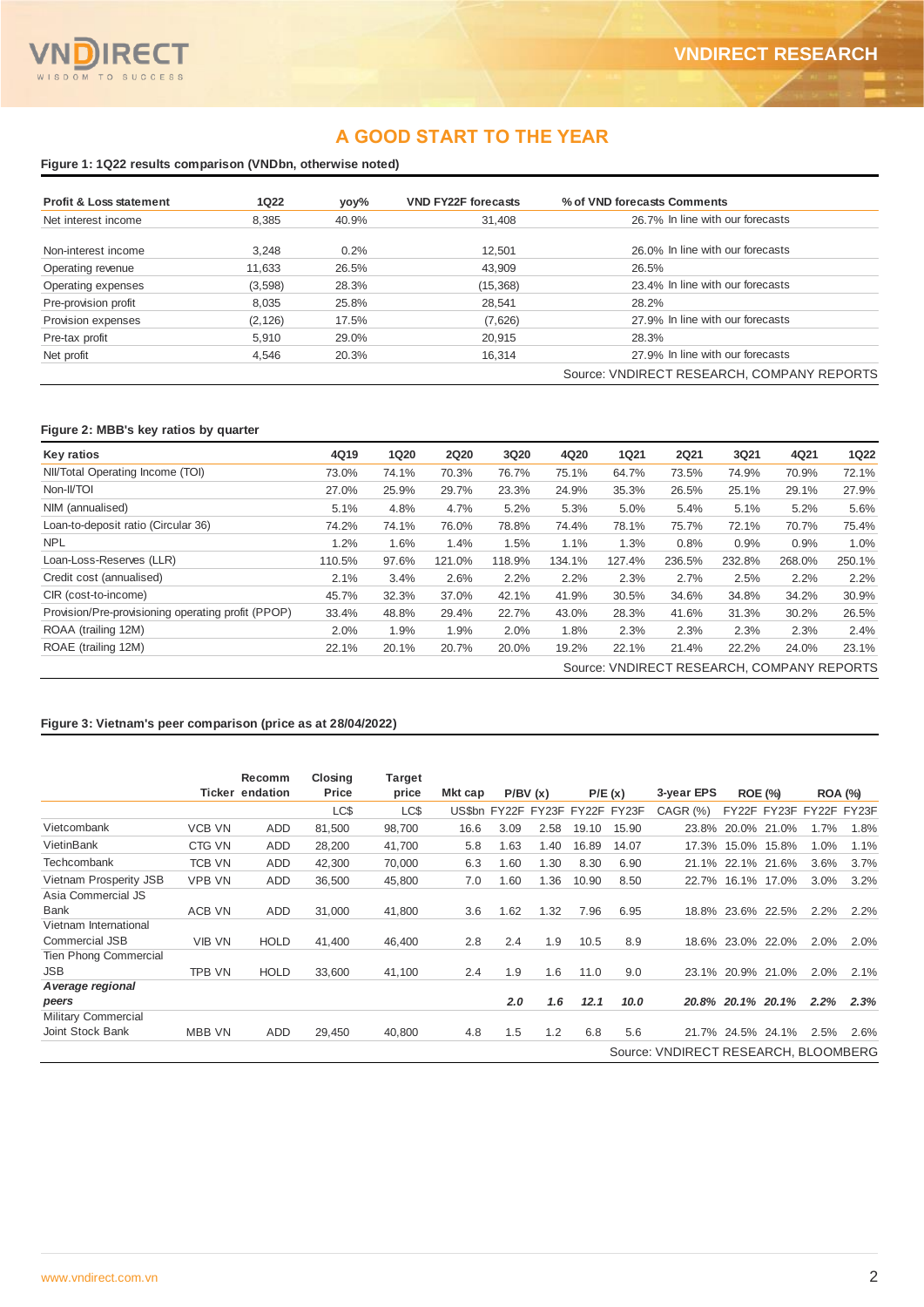# OM TO SUCCESS SD

# **VNDIRECT RESEARCH**

### **Valuation**



### **Income statement**

| (VNDbn)                        | $12-21A$  | 12-22E    | 12-23E   |
|--------------------------------|-----------|-----------|----------|
| Net interest income            | 26.200    | 31,408    | 37.061   |
| Non interest income            | 10,735    | 12,501    | 14,269   |
| <b>Total operating income</b>  | 36.934    | 43,909    | 51,330   |
| Total operating costs          | (12, 377) | (15, 368) | (17,966) |
| Pre-provision operating profit | 24,557    | 28,541    | 33,365   |
| <b>Total provision charges</b> | (8,030)   | (7,626)   | (7,890)  |
| Income from associates & JVs   |           |           |          |
| Net other income               |           |           |          |
| Pre-tax profit                 | 16,527    | 20.915    | 25,475   |
| Tax expense                    | (3,306)   | (4.183)   | (5,095)  |
| <b>Profit after tax</b>        | 13,221    | 16,732    | 20,380   |
| Minority interest              | (524)     | (418)     | (509)    |
| Net profit                     | 12,697    | 16,314    | 19,870   |

| <b>Balance sheet</b>                   |          |           |         |
|----------------------------------------|----------|-----------|---------|
| (VNDbn)                                | $12-21A$ | 12-22E    | 12-23E  |
| Gross loans to customers               | 363,555  | 436,266   | 512,612 |
| Loans to banks                         | 35,985   | 39,583    | 43,542  |
| <b>Total gross loans</b>               | 399,540  | 475,849   | 556,154 |
| Securities - total                     | 136,804  | 156,946   | 172,641 |
| Other interest earning assets          | 38,325   | 42,158    | 46,374  |
| <b>Total gross IEAs</b>                | 574,669  | 674,953   | 775,168 |
| <b>Total provisions</b>                | (9, 180) | (15, 163) | (9,993) |
| <b>Net loans to customers</b>          | 354,797  | 427,048   | 503,190 |
| <b>Total net IEAs</b>                  | 565,489  | 659,791   | 765,176 |
| Cash and deposits                      | 3,475    | 3,719     | 3,979   |
| <b>Total investments</b>               | 1,072    | 1,147     | 1,228   |
| Other assets                           | 37,104   | 39,701    | 42,480  |
| <b>Total non-IEAs</b>                  | 41,652   | 44,567    | 47,687  |
| <b>Total assets</b>                    | 607,140  | 704,358   | 812,863 |
| Customer deposits                      | 384,692  | 477,018   | 553,341 |
| Cds outstanding                        | 66,887   | 77,589    | 85,348  |
| Customer interest-bearing liabilities  | 451,579  | 554,607   | 638,689 |
| <b>Bank deposits</b>                   | 59,823   | 65,805    | 69,095  |
| <b>Broad deposits</b>                  | 511,402  | 620,412   | 707,784 |
| Other interest-bearing liabilities     | 1,999    | 1,999     | 1,999   |
| <b>Total IBLs</b>                      | 513,400  | 622,411   | 709,783 |
| Deferred tax liability                 |          |           |         |
| Other non-interest bearing liabilities | 31,254   | 4,981     | 7,985   |
| <b>Total non-IBLs</b>                  | 31,254   | 4,981     | 7,985   |
| <b>Total liabilities</b>               | 544,654  | 627,391   | 717,768 |
| Share capital                          | 37,783   | 37,783    | 37,783  |
| Additional paid-in capital             | 1,535    | 1,535     | 1,535   |
| <b>Treasury shares</b>                 | $\Omega$ | 0         | 0       |
| Retained earnings reserve              | 12,915   | 26,977    | 44,596  |
| Other reserves                         | 7,341    | 7,341     | 7,341   |
| Shareholders' equity                   | 59,575   | 73,637    | 91,256  |
| Minority interest                      | 2,911    | 3,329     | 3,839   |
| <b>Total equity</b>                    | 62,486   | 76,966    | 95,095  |
| <b>Total liabilities &amp; equity</b>  | 607,140  | 704,358   | 812,863 |



|                                       | $12-21A$ | 12-22E | 12-23E |
|---------------------------------------|----------|--------|--------|
| Growth rate (yoy)                     |          |        |        |
| Cust deposit growth                   | 23.7%    | 24.0%  | 16.0%  |
| Gross cust loan growth                | 21.9%    | 20.0%  | 17.5%  |
| Net interest income growth            | 29.2%    | 19.9%  | 18.0%  |
| Pre provision operating profit growth | 46.1%    | 16.2%  | 16.9%  |
| Net profit growth                     | 53.7%    | 28.5%  | 21.8%  |
| Growth in IEAs                        | 22.4%    | 16.7%  | 16.0%  |
| Share value                           |          |        |        |
| Basic EPS (VND)                       | 3,378    | 4,347  | 5,295  |
| BVPS (VND)                            | 15.768   | 19.489 | 24,152 |
| DPS (VND)                             | $\Omega$ | 596    | 596    |
| EPS growth                            | 54.3%    | 28.7%  | 21.8%  |
|                                       |          |        |        |

### **Key ratios**

|                                   | $12-21A$ | 12-22E     | 12-23E     |
|-----------------------------------|----------|------------|------------|
| Net interest margin               | 5.0%     | 5.0%       | 5.1%       |
| Cost-income ratio                 | (33.5%)  | $(35.0\%)$ | $(35.0\%)$ |
| Reported NPLs / gross cust loans  | 0.9%     | 0.7%       | 0.3%       |
| Reported NPLs / net cust loans    | 0.9%     | 0.7%       | 0.3%       |
| GP charge / average cust loans    | 2.4%     | 1.9%       | 1.7%       |
| <b>Total CAR</b>                  | 10.2%    | 10.8%      | 11.3%      |
| Loan deposit ratio                | 80.5%    | 78.7%      | 80.3%      |
| <b>Margins and spreads</b>        |          |            |            |
| Return on IEAs                    | 7.4%     | 7.4%       | 7.5%       |
| Cost of funds                     | 2.6%     | 2.6%       | 2.6%       |
| Interest return on average assets | 4.8%     | 4.8%       | 4.9%       |
| <b>ROAE</b>                       | 23.6%    | 24.5%      | 24.1%      |

*Source: VND RESEARCH*